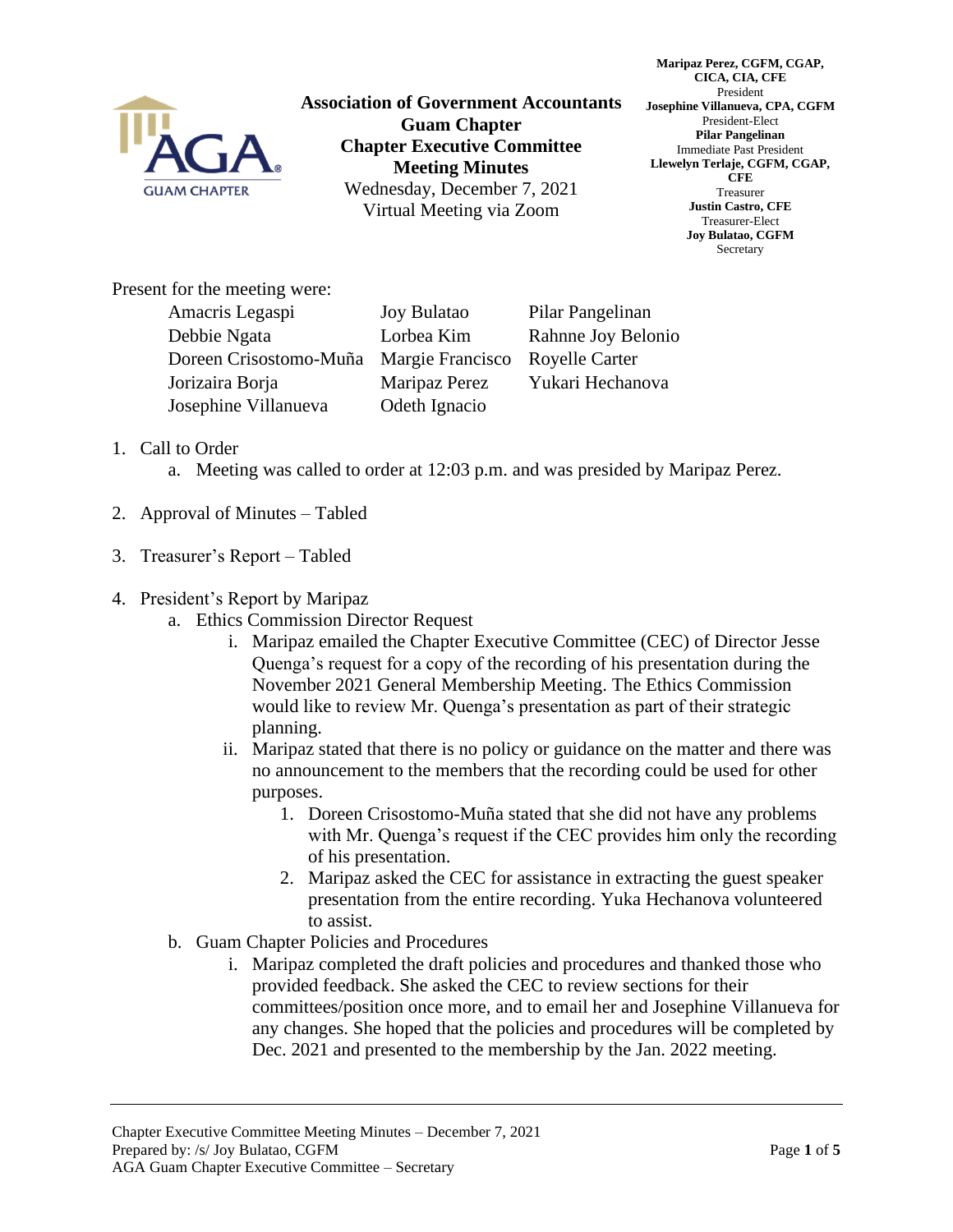

## 5. Committee Reports

- a. Accountability (Citizen Centric Report or CCR) by Doreen
	- i. Doreen shared that she requested reimbursement from Llewelyn Terlaje for the awards made but has not heard from Llewelyn. Maripaz replied that she will follow-up with Llewelyn. Doreen shared that she purchased the trophy from one vendor and the engraving from another vendor, Promotions. As a result, the total cost of the award was cheaper than last year. Maripaz thanked Doreen and would consider the same purchase method in the future.
- b. Awards (Achievements in Chapter Excellence) by Maripaz
	- i. Maripaz stated that Taling Taitano emailed the CEC for the Nov. 30, 2021 reporting deadline. Maripaz thanked those who provided responses.
- c. By-Laws refer to President's Report on policies and procedures
- d. Certification/Certified Government Financial Manager (CGFM) by Josie
	- i. Josie stated receiving a request from Dr. Zenaida Asuncion-Nace, on Nov. 27, 2021, regarding a presentation for Dr. Nace's BA 307 class. Josie presented CGFM information and invited students to become members. Some students may have signed up. One of the students, Christel Marie Espiritu, also inquired about becoming a CGFM.
	- ii. Josie shared the new Continuing Professional Education requirement for CGFMs. CGFMS are required to have 4 hours of Ethics training per cycle and have a limit of 20 hours of taxation training per cycle. Josie will forward the information.
	- iii. Josie stated that the virtual CGFM study session is ongoing from 3 a.m. to 6 a.m. Some of the participants would like to have a coffee session as well.
- e. Communications Newsletter by Debbie Ngata
	- i. Debbie will include the following in this month's newsletter: best CCR award, DUNS change (per Taling), membership renewals, Josie's picture for her presentation at Zeny's class, accountability pictures from last Sat., change in CPE requirements, Christel's award of the National Collegiate Leadership Program scholarship, and an article from the Junior Accountants Society (JAS). Membership Monday submittals are sufficient until Feb. 2022.
	- ii. Debbie asked the officers if they could provide pictures and greetings for Christmas by Sun. or Mon. morning. Maripaz said she would.
- f. Communications Website Tabled
- g. Community Service by Margie Francisco
	- i. Guam Memorial Hospital Authority Equipment Drive
		- 1. Margie reported that the Committee received \$380 in cash and checks and are pending the amount of Paypal donations. The Chapter will be matching up to \$500. Once the amounts are confirmed, the donation will be made to the hospital. Once the list of recipients are finalized, Margie will issue a donation letter in Jan. 2022, similar to last year.
	- ii. Catholic Social Services' Food Pantry Canned Food Drive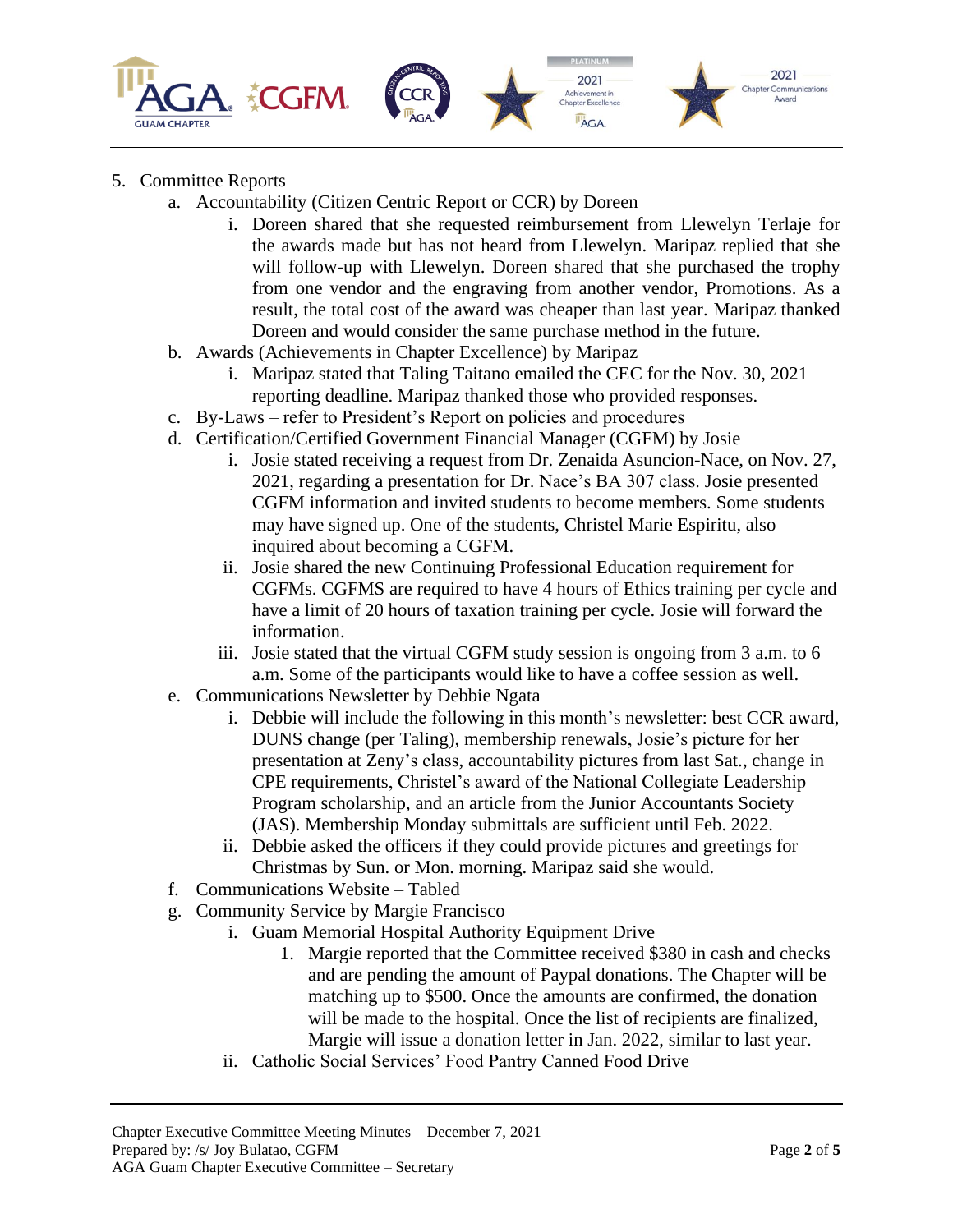



2021

Achievement in<br>Chapter Excellence **AGA** 

- 2. Maripaz asked Margie if could ask the agencies to take a picture, before the donations are collected, to showcase it in the Chapter's website and newsletter. Margie said she will.
- iii. Margie stated that all children were accounted for the Angel Tree program. She suggested for the Chapter to support other programs instead, such as the Sugar Plum Tree or Toys for Tots. Margie will contact the Sugar Plum Tree's prior year director this week.
- iv. Margie mentioned in the CEC chat that members who participate in the Salvation Army Bell Ringing can send photos to the Committee for community service credit. Margie will message Clariza Roque to inform the members.
- h. Education by Maripaz
	- i. Maripaz stated that Rodalyn Gerardo will be working on the Sept., Oct., and Nov. 2021 Continuing Professional Education certificates to send it out by next week. The Committee appreciates your patience.
- i. Membership by Amacris Legaspi
	- i. Amacris reported that Megan Watson, Membership Manager of AGA National, asked for the Committee to provide an article about the Chapter's Membership Monday feature. National would like to publish the article in Jan. 2022. Maripaz asked if they could send the draft for review and confirmed with Amacris that the article's length was no more than 250 words. National was happy to hear about the initiative and the growth of Guam members.
- j. Programs & Technical by Pilar
	- i. Pilar stated that, upon confirmation of the meeting date, Rachel Cubacub is ready to host the Chapter's Christmas Party. Rachel will electronically issue gift certificates as prizes for the activities she has planned. No guest speaker for Dec. 2021.
	- ii. Pilar asked if the CEC would like to invite Edmund Brobesong for tax updates, have an Enterprise Risk Management speaker, or a personal finance review.
		- 1. Maripaz agreed with the personal finance because it is the beginning of the year and asked who the guest speaker would be. Pilar replied that she will and ask someone who could speak with her.
		- 2. Doreen stated that the Chapter usually invites Edmund in Feb. because child credit is one of the upcoming issues. Pilar replied that she will ask Edmund if he could speak in Feb. instead. Doreen suggested to contact Edmund in advance. Maripaz suggested to e-mail Edmund before the year ends. Pilar agreed.

2021

**Chapter Communications**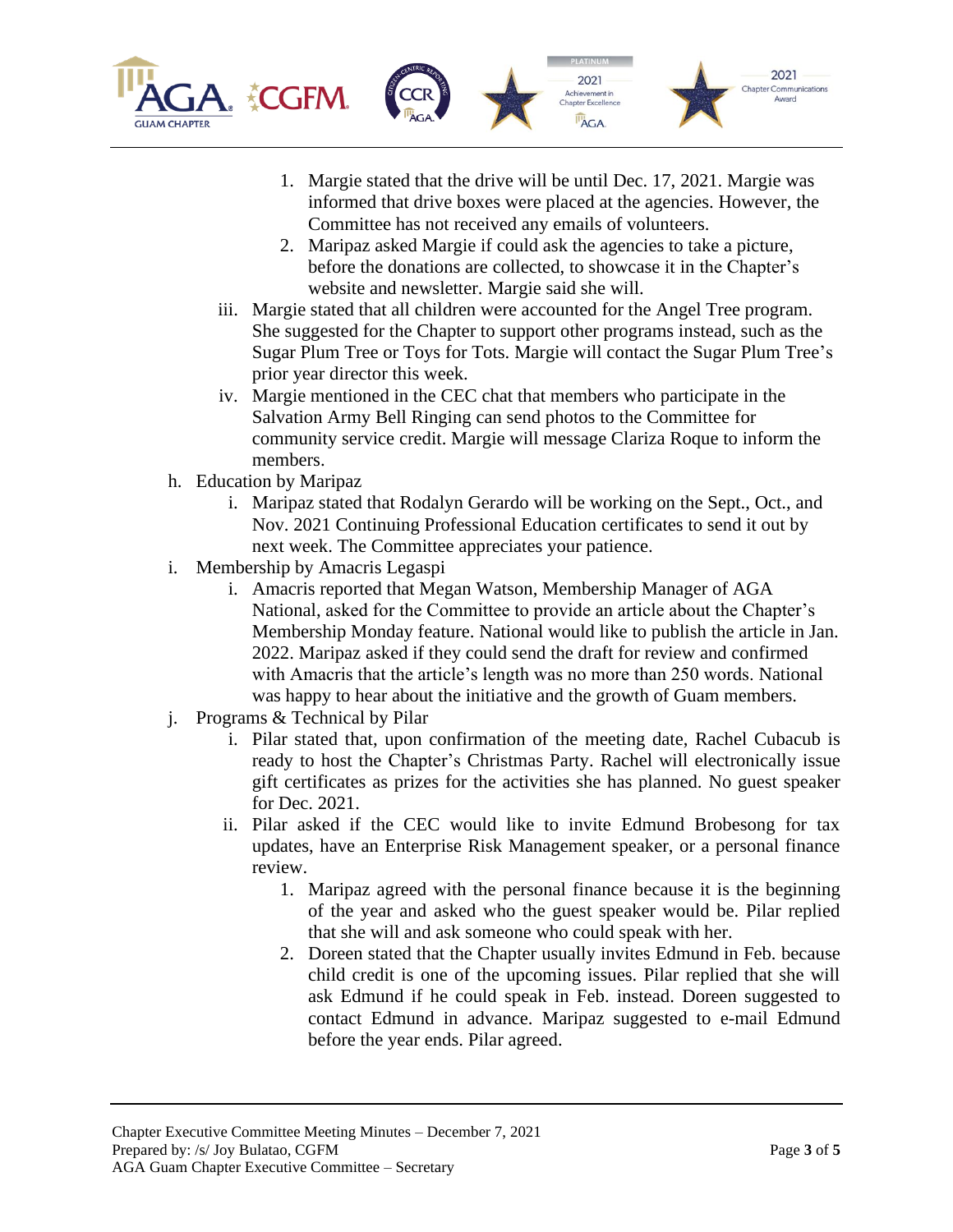

- iii. Maripaz reminded the Committee to have the CGFM Committee select the speaker for March in honor of the CGFM Month.
- k. Research/Standards by Rahnne Joy A. Belonio
	- i. Rahnne asked the CEC if they could share ideas or topics of high interest for the Committee to come up with technical guidance and best practices.
- l. Scholarship by Lorbea Kim
	- i. Lorbea drafted and sent the Spring 2022 applications to Doreen. Doreen will review before the Committee provides it to the officers for approval. The Committee hopes to open the applications by next Fri. Maripaz asked for the due date. Lorbea replied Feb. 4 and that the award will be made during the Feb. 2022 meeting.
- m. Young Professionals by Maripaz
	- i. Maripaz stated that the Mentoring Program kick-off meeting was held on Dec. 4, 2021, at Port of Mocha in the Guam Premier Outlets. Maripaz believed it to be successful with the presence of more mentors. Their presence reflected that the Chapter values this program. A few students attended primarily due to exam week. However, the subsequent weeks were also not feasible due to the holidays. If interested in becoming a mentor, please e-mail Maripaz or Rachel.

## 6. Other Matters

- a. Christmas Party
	- i. Maripaz stated rescheduling the virtual Christmas Party from Dec. 15, 2021 to Dec. 21, 2021. Rachel is unable to host on Dec. 15 and it would have been too short of a notice to ask Jose "Jojo" Guevara as substitute. Doreen stated that students would hopefully still commit as the semester would have been over by that date. Maripaz confirmed that Rachel was working with the Association of Junior Accountants President CK Escalona and JAS President Christel.
	- ii. Maripaz stating that the party budget was \$1,000 to include subsidy and raffle prizes. Please e-mail Rachel for game suggestions. Maripaz reiterated, Pilar's comment earlier, that the prizes will be the same way as last year. Rachel will email gift cards to the prize winners.
- b. Qualifying Certificate
	- i. Josie stated that Maripaz applied to the Guam Economic Development Authority for the Qualifying Certificate Community Contribution Grant Program for non-profits due to last year's lost revenues. The grant is up to \$25,000. Josie and Maripaz hope that their application is approved and for the grant to supplement the Chapter's scholarship programs. Maripaz added that the request was in alignment with the Chapter's mission of providing education to students through the collegiate scholarships and members through the Professional Development Training (PDT) scholarship raffle.
		- 1. Doreen asked how many PDT scholarships will be issued this year because no one was sent last year. Maripaz clarified that the grant will